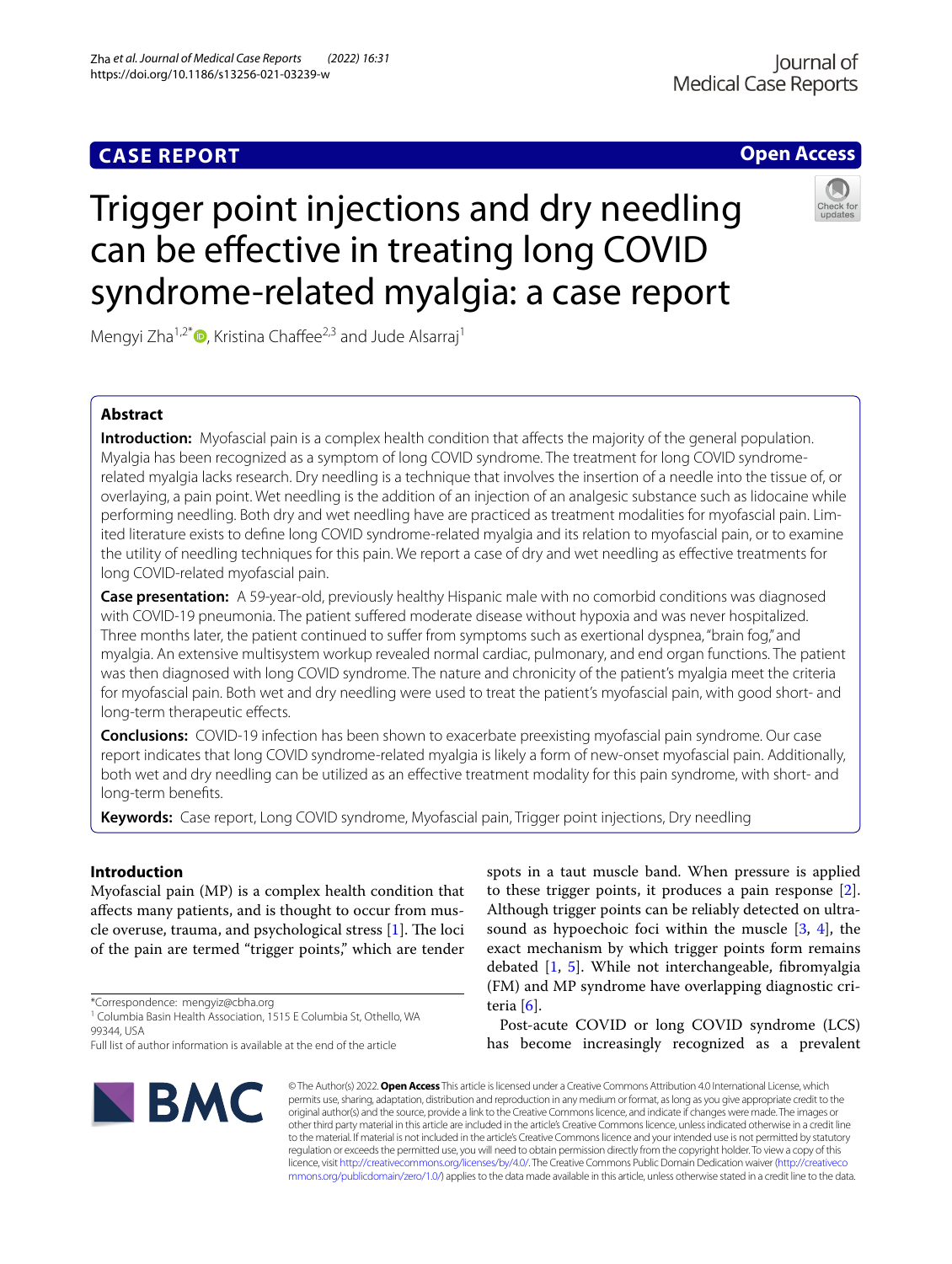disease and long-term sequela of COVID-19 survivors [[7–](#page-3-6)[9\]](#page-3-7). Common symptoms include fatigue, dyspnea, palpitations on minimal exertion, cognitive impairment or "brain fog," sleep disturbances, digestive issues, mood disorders, headache, and myalgia [\[10](#page-3-8), [11\]](#page-3-9). Myalgia has been commonly associated with LCS, either in the sense of new pain or exacerbation of preexisting pain  $[12-15]$  $[12-15]$  $[12-15]$ . Interestingly, myalgia following SARS-CoV-2 infection seems to be independent of the severity of the initial infection [[8\]](#page-3-12). In general, a multidisciplinary approach is recommended for the management of LCS [[9,](#page-3-7) [10,](#page-3-8) [16](#page-3-13)]. However, efective management of this lingering myalgia remains to be explored.

Dry needling (DN) is an umbrella term to describe an array of diferent techniques that generally involve the insertion of a needle into the tissue of, or overlaying, a trigger point [[17\]](#page-3-14). It is a relatively new, but increasingly widely used technique to treat myofascial pain [[18](#page-3-15)[–20](#page-3-16)]. In some studies, DN is shown to reduce stifness and tone, improve contractile properties of certain muscles, and decrease pressure pain perception  $[21, 22]$  $[21, 22]$  $[21, 22]$  $[21, 22]$ . The pain reduction efect of DN is apparent both immediately after treatment and at an interval of 4 weeks in multiple body regions  $[23-25]$  $[23-25]$  $[23-25]$ . Wet needling (WN), or trigger point injection, is the additional injection of an analgesic substance, such as lidocaine, while performing needling. Long- and short-term efficacy varies between the two techniques [\[26](#page-3-21)]. However, acute pain relief tends to be greater with WN [\[27](#page-3-22)[–29](#page-3-23)].

Limited literature exists to defne LCS-related myalgia and its relation to MP, though treatment options are urgently needed. Although DN and WN are both efective treatment modalities for MP, their utility for LCSrelated myalgia have not been examined.

#### **Case presentation**

We report a case of WN and DN as effective treatments for LCS-related MP.

In late June 2020  $(T_0)$ , a 59-year-old previously robust and healthy Hispanic male with no prior chronic illness, presented with symptoms consistent with COVID-19 illness, and was diagnosed with by an RT-PCR test for SARS-CoV-2. His vital signs were within normal limits, with an  $SpO<sub>2</sub>$  of 95%. Chest X-ray showed multifocal pneumonia. He then returned home for supportive management of his acute illness.

At  $T_0+3$  weeks, the patient continued to have difficulty breathing, chest pain, weakness, headaches, and diffuse myalgia. The patient's vital signs were normal, with an  $SpO<sub>2</sub>$  of 96%. Repeat chest X-ray showed unchanged multifocal pneumonia. D-dimer was 4960 ng/mL, white blood cell (WBC) count was within normal limits, with normal absolute lymphocyte count. The patient did not meet inpatient admission criteria and was therefore encouraged to rest and recover at home. At  $T_0+6$  weeks, during a phone visit, the patient described his persistent profound myalgia and associated weakness. He gave an example that he was not even able to open a water bottle without pain.

At  $T_0+3$  months, the patient presented to the clinic for disability paperwork owing to his inability to complete daily living activities caused by his persistent exertional dyspnea, "brain fog," and myalgia. Today, we know that LCS has a signifcant impact on a patient's employment [ $16$ ]. Repeat chest X-ray showed normal findings. Pulmonary function test was normal. Electrocardiogram (EKG), troponin, B-type natriuretic peptide, hemoglobin A1C, and thyroid stimulating hormones were within normal limits. Echocardiogram showed normal left ventricular function and no signifcant valvular disease. Nuclear stress test was negative for arrhythmia or coronary artery ischemia. Additionally, depression screening was negative.

The patient's symptoms persisted. At  $T_0+6$  months, the diagnosis of LCS was made, according to the few studies available at the time  $[11]$  $[11]$ . The chronicity of the patient's difuse myalgia qualifed his pain as chronic pain, and the locations were typical for MP syndrome and FM: neck, shoulder, upper back, bilateral posterior upper arms, and posterior lower legs. His widespread pain index was greater than 7. An 11-point numeric Likert pain score was used to document pain severity, with 0 being "no pain at all" and 10 being "the worst pain I have had." The patient's pain score was 6. At this point, the patient met the American College of Rheumatology preliminary diagnostic criteria for FM [[30](#page-3-24)]. He scored 88 out of 100 on the Fibromyalgia Impact Questionnaire (FIQ), representing severe impact of his pain syndrome on his physical functioning, mood, and overall well-being.

At the visit at  $T_0+6$  months, WN with 1% lidocaine without epinephrine was performed on six points, using a 25 gauge, 1.5 inch needle: four in the neck and shoulder regions, and one on each side of posterior triceps. In all of our WN practice, each trigger point receives 1 ml lidocaine. Immediately after the injections, the patient stated an improvement in pain, with a pain score of 0–1. The benefit of this WN session lasted for 2 weeks, with improved daily living activity function and pain intensity. At this time, the patient was prescribed 30 mg duloxetine daily. On 2 week follow-up, the patient rated his pain score to be six again. The patient then received five more WN injections: three in the neck and shoulder regions, and one in each posterior tricep. Immediately after injection, the patient commented he only had "2% of pain left," indicating a pain score of 0–1. At 2 weeks follow-up after the second WN session, the patient only reported pain in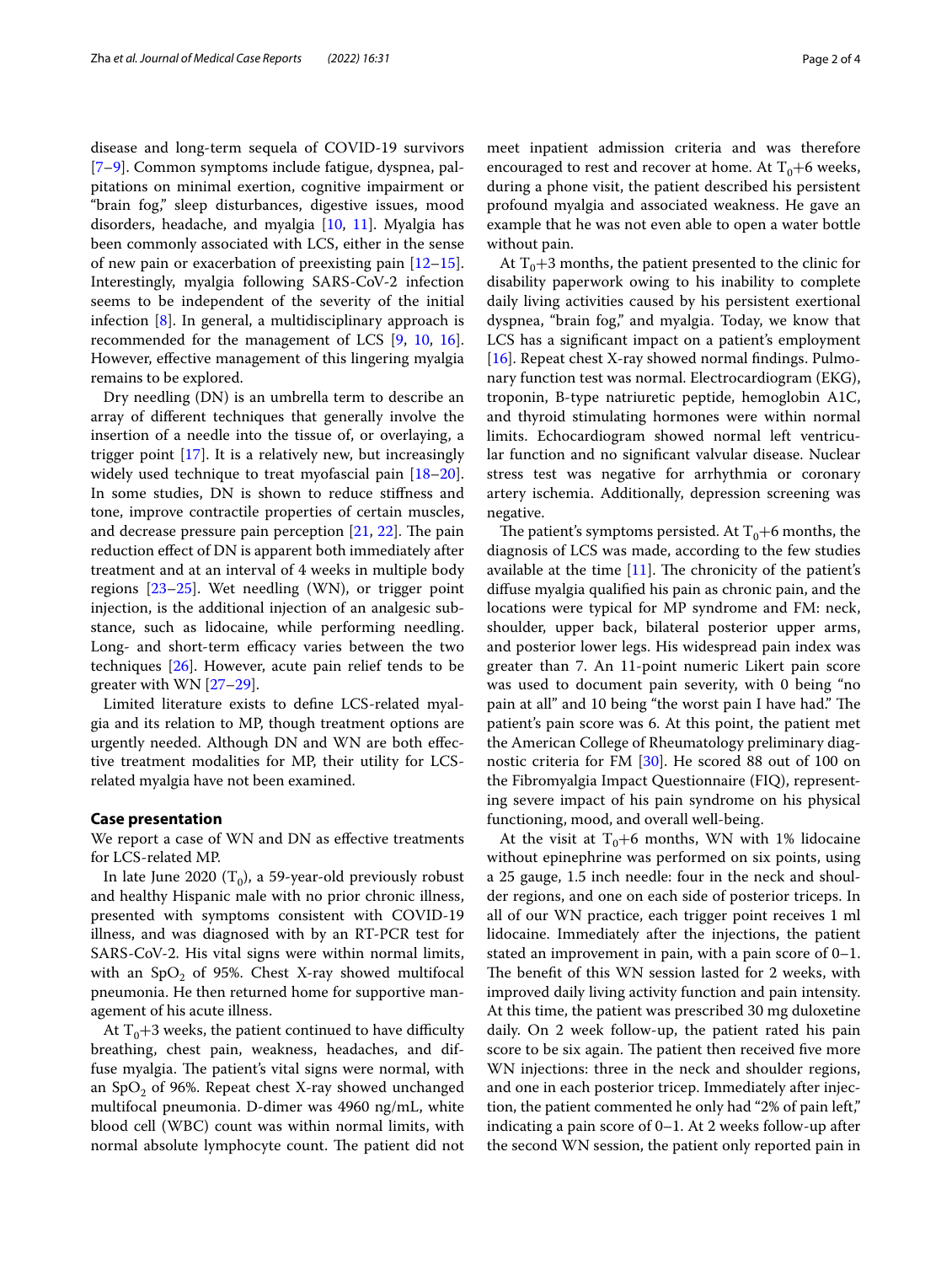the bilateral posterior triceps region, with a pain score of two. A third WN session was performed with two injections: one in each posterior tricep. Immediately after the injections, the patient had no more pain. One month later, at  $T_0+7$  months, the patient received four more WN injections: one in the left posterior distal thigh, one in the right upper posterior deltoid, and two in the neck and shoulder regions. His pain score reduced to 0 immediately after the injection, from 2 on presentation. The patient reported feeling ready to return to work.

At  $T_0+12$  months, the patient returned to clinic with worsening LCS: numbness and tingling of hands and feet for 4 weeks, leg cramping, forgetfulness, and difuse myalgia. Since his last visit, the patient had experienced signifcantly increased psychosocial stress, including COVID-19-related deaths in the family. He felt that the stress exacerbated his symptoms.

At this point, DN was trialed with a 21 gauge, 1 inch needle. A total of 10 points were needled: four in the neck and upper back region, one in each posterior tricep, and two in each posterior calf muscle. Immediately, after the frst DN session, the patient had a reduction in pain score, from 8 to 2. Two weeks later, the patient reported pain score of 2, and a second session of DN was done. The same 10 points were needled as in the previous visit. The patient subsequently reported no more pain after DN.

At the time of this case report, during the last documented follow-up appointment  $(T_0+18$  months, September 2021), the patient remained pain free, with a pain scale of 0. No adverse reaction to WN or DN treatments were reported.

#### **Discussion and conclusions**

In the case we describe above, the patient had no preexisting conditions that could explain the new onset of myalgia. The most feasible explanation of his lingering myalgia was LCS. The nature of the pain and the loci of trigger points of the patient's pain indicate that the mechanism was probably MP. Additionally, psychological stress exacerbated the patient's pain, which has been seen in MP syndrome [\[31](#page-3-25)].

Although no direct connection has been made to support new-onset MP syndrome caused by LCS, a recent case series demonstrated a correlation between worsening MP syndrome trigger point pain after COVID-19 infection. The authors indicated that COVID-19 infection could elicit physical and psychological stress, which could lead to more trigger points in patients with MP syndrome [\[32](#page-3-26)]. Our case report adds to the possibility of the development of new-onset MP as part of LCS.

If this patient did not have LCS as an explanation for his pain, his pain syndrome would have met the

diagnostic criteria for FM. It is also safe to assume that, in clinical practice, many LCS will be misdiagnosed as FM. There are most likely overlapping pathogenesis between the two pain syndromes. Therefore, the FIQ might provide a good method to measure the impact of LCS-related MP.

This report has a few limitations. First, the rheumatologic causes of this patient's lingering symptoms was not investigated so, although unlikely, such causes cannot be completely ruled out for his pain. Second, the patient was started on duloxetine for pain management prior to starting DN or WN. Although duloxetine does not explain the immediate improvement of the patient's pain scores after needling treatments, it is a confounding factor for the patient's longer-term pain improvement. Last, placebo effect of needling treatments cannot be ruled out from a single case report. Larger studies, ideally in the form of randomized control trials, are needed to validate the efectiveness of DN and WN for LCS-related myalgia.

With over 220 million people having recovered from COVID-19 worldwide, including 37 million in the USA alone, LCS will likely become a new form of common chronic illness [[9\]](#page-3-7). Most symptoms will be managed in primary care settings [\[7\]](#page-3-6). Efective treatment modality for this disease needs urgent investigation. However, there is very little information on the treatment of LCSrelated myalgia in existing guidelines [\[10](#page-3-8), [15,](#page-3-11) [16\]](#page-3-13). From our experience, we conclude that WN and DN can be efective and safe ways to treat LCS-related myalgia in the primary care setting, with both short- and longterm benefits. This case report is, so far, the only report that provides insight on the therapeutic efects of needling techniques that can be easily employed in the primary care setting.

#### **Abbreviations**

MP: Myofascial pain; FM: Fibromyalgia; LCS: Long COVID syndrome; T<sub>0</sub>: Initial time of symptom onset; WN: Wet needling; DN: Dry needling.

#### **Acknowledgements**

None to disclose.

#### **Authors' contributions**

MZ is the primary treating physician of the patient who guided the diagnosis and therapy, and drafted the manuscript. KC assisted MZ with treating the patient as a medical student, and assisted in editing and revising the manuscript. JA assisted with the literature search, journal selection, and editing and revising the manuscript. All authors read and approved the fnal manuscript.

#### **Funding**

There was no funding received for this work.

#### **Availability of data and materials**

The deidentifed data that support the fndings of this report are available on request from the corresponding author, MZ. The data are not publicly available due to HIPPA.